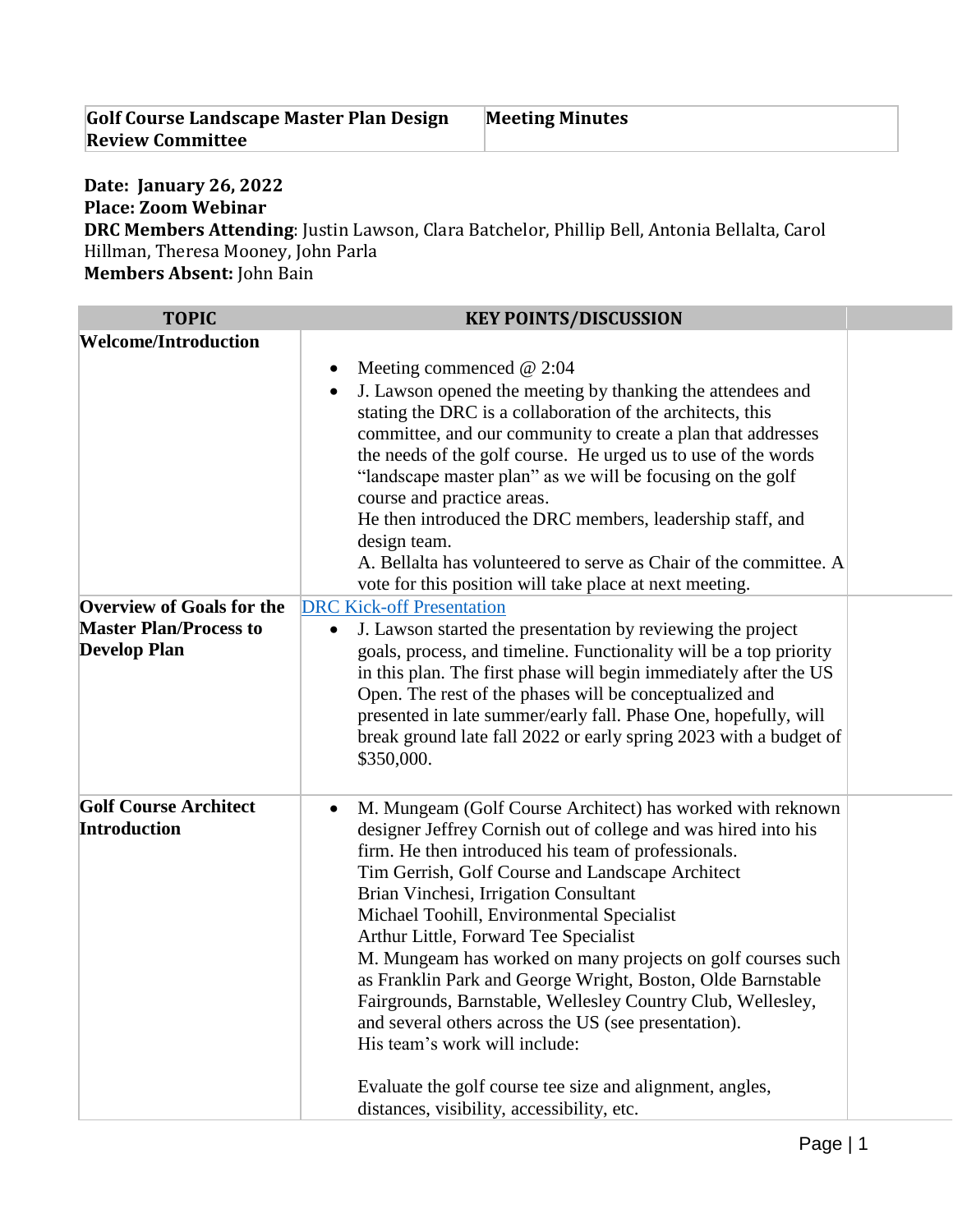|                                                                          | Bunker condition, placement, and drainage.<br>Improve strategy of golf course.<br>Restoring greens and fairway drainage.<br>Tree health and canopy – removal and replanting trees for better<br>sunlight and airflow.<br>Circulation issues – getting from clubhouse to $1st$ tee<br>Community access and use.<br>Collaboration between the DRC and the consultants.                                                                                                                                                                                                                                                                                                                                                                                                                                                                                                                                                                                                                                                                                                                                                                                                                                                                                                                                                                                                                        |  |
|--------------------------------------------------------------------------|---------------------------------------------------------------------------------------------------------------------------------------------------------------------------------------------------------------------------------------------------------------------------------------------------------------------------------------------------------------------------------------------------------------------------------------------------------------------------------------------------------------------------------------------------------------------------------------------------------------------------------------------------------------------------------------------------------------------------------------------------------------------------------------------------------------------------------------------------------------------------------------------------------------------------------------------------------------------------------------------------------------------------------------------------------------------------------------------------------------------------------------------------------------------------------------------------------------------------------------------------------------------------------------------------------------------------------------------------------------------------------------------|--|
| <b>Golf Course Historical</b><br>Perspective                             | K. Mendik (President and Co-Founder Wayne Stiles Society,<br>$\bullet$<br>Attorney, Environmental Compliance) is the author of The Life<br>& Work of Wayne Stiles. Stiles and Van Kleek, both golf and<br>landscape architects, were the original designers of Putterham<br>Meadows. He said the Brookline Golf Course is a grand golf<br>course with great bones.<br>He presented several photos of the golf club in 2005, Stiles'<br>memorabilia, residences, and examples of his work. Stiles was a<br>local golfer who competed in Brae Burn Country Club and Mass<br>Open. He also shared older planting plans and photos of the<br>course which will assist current designers in their restoration. He<br>praised the great professional team we will be working with.                                                                                                                                                                                                                                                                                                                                                                                                                                                                                                                                                                                                                |  |
| <b>Review of Proposed</b><br><b>Resident and Golfer</b><br><b>Survey</b> | J. Lawson announced the Resident and Golfer Survey will be<br>$\bullet$<br>sent out electronically the week of February 7th. This will be an<br>opportunity to have the public as well as committee members<br>voices heard. The survey link will also be on the website<br>Brooklinegolf.com.<br>C. Hillman suggested we need to explain terms on survey for<br>$\bullet$<br>non-golfers as well as a map of the course and include the<br>question, "Is there anything else you would like to comment on<br>regarding the golf course?" Perhaps a couple of focus groups<br>may help to get broader ideas.<br>K. Mendik stressed it is important that there is a distinction<br>between the nomenclature of restoration and renovation -<br>particularly around greens.<br>J. Lawson added it will be a hybrid of both elements.<br>C. Batchelor asked how is survey going to be distributed?<br>J. Lawson responded the survey will be sent out to the golf<br>course email distribution list as well as the Recreation<br>Department distribution list. Also, we may put out a press release<br>which directs people to the website where they can access the<br>survey.<br>C. Batchelor suggested reaching out to neighborhood<br>$\bullet$<br>associations.<br>A. Bellalta also suggested sending a flyer, with a link to the<br>survey, to the neighborhoods around the golf course. |  |